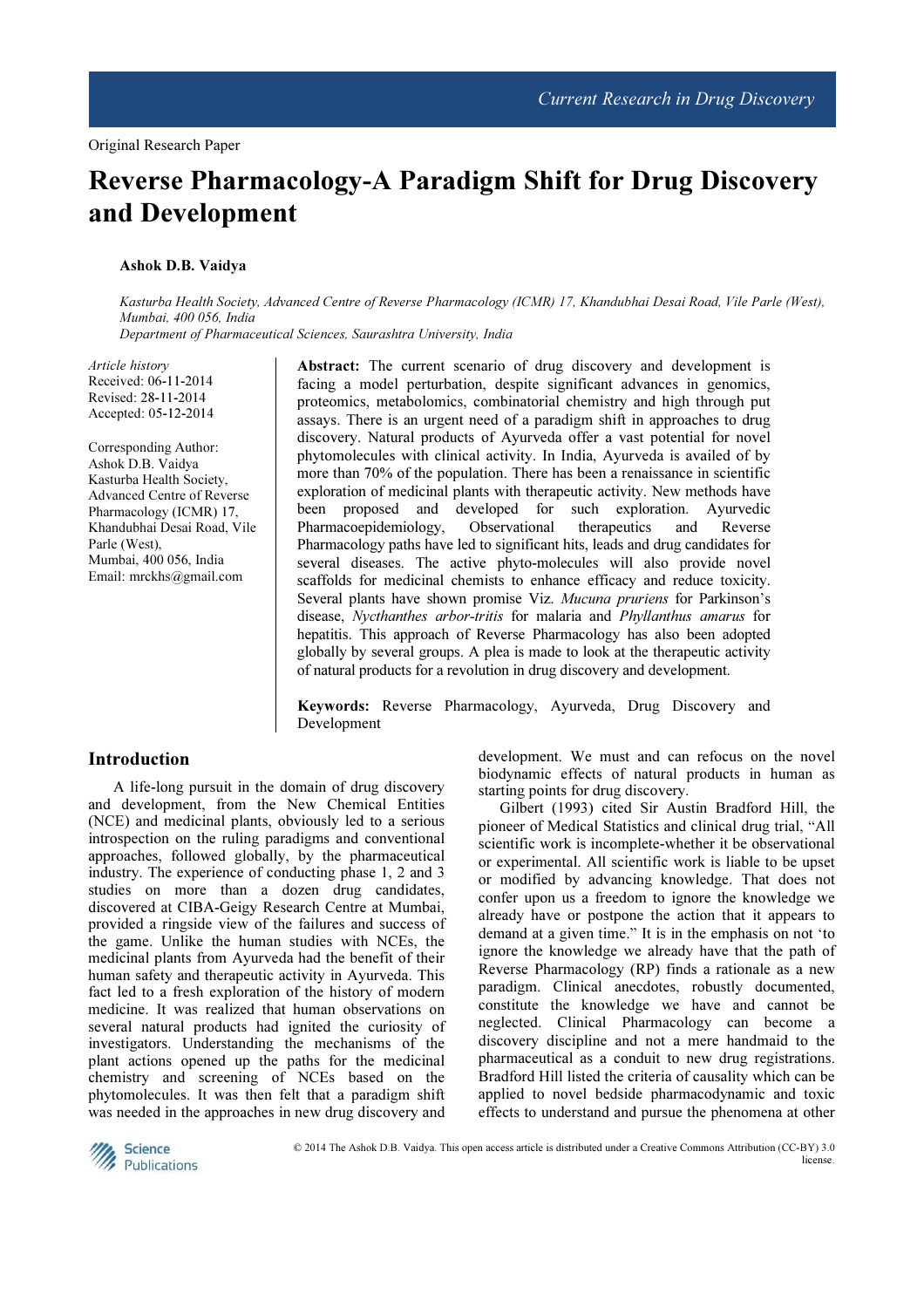levels of biological organization. The nine view-points proposed by Hill (1965) are: (1) Strength of association, (2) Temporal relationship, (3) Consistency, (4) Theoretical plausibility, (5) Coherence, (6) Specificity in the causes, (7) Dose response relationship, (8) Experimental evidence and  $(9)$  Analogy<sup>3</sup>. While studying the bedside drug-induced novel finding we can apply these criteria to Ayurvedic Pharmacology as suggested by Vaidya et al. (2003) However we must not forget he caution expressed by Doll (1992), "None of these nine viewpoints can bring indisputable evidence for or against a cause and effect hypothesis …. What they can do, with greater or less strength, is to help answer the fundamental question-is there any other way of explaining the set of facts before us, is there any other answer equally, or more, likely than cause and effect?" Vaidya (2011) suggested that observational therapeutics in Ayurveda can provide such identified hits for new drug discovery through RP.

# Direct Pharmacology Path for Drug **Discovery**

For many years, the pharmaceutical new drug discovery was dominated by 'medicine-naïve chemists' to fulfil the expectations of 'chemistry-naïve doctors'. Now-a-days the ruling paradigm is based on genomics, proteomics and metabolomics. These new kids on the block are often both medicine-naive and chemistrynaive! No wonder the attrition rate of the new drug candidates is so high. The average costs of new drug discovery are stated to be around \$ 1.3 billion. The non-specific OECD guideline for toxicity studies, commercial clinical trials by contract research organizations and the lack of physician involvement in new drugs are some of the reasons for the present debacle in drug discovery. The developing nations are frightened away from the domain by the costly and long process of getting a new drug on the market. The 0.01 % market yield from the baseline of 100% NCEs makes one wonder for the need of a paradigm shift in drug discovery process.

## A Paradigm Shift in Drug Discovery

Kuhn (1962) wrote, "The historian of science may be tempted to exclaim that when paradigms change, the world itself changes with them." In our proposal of 'bedside to the bench', we expect that the clinical ward to evolve from a service-teaching unit to a clinical research milieu. The entrenched paradigm of normal science, over a period, fails to deliver results and discoveries as in the earlier times. Then a model drift sets in, which can lead to model crisis. The crisis precipitates a revolution in the model, leading to a paradigm change. The entire cycle is called the Kuhn cycle. As the model of drug discovery and development

has drifted and a crisis is imminent, Reverse Pharmacology from the traditional medicine is emerging as a model revolution. This paradigm change may not appear too impressive but offers the path to tap the therapeutic wisdom of millennia for the discovery of new drugs. Rabindranath Tagore has rightly said, "What is huge is not great. And pride is not everlasting."

## The Wisdom of Ayurveda

India, the world's largest democracy has a live and vibrant traditional system of medicine-Ayurveda. Around 70% of India's 1.25 billion population uses Ayurveda for their healthcare. There is a separate Department of AYUSH, under the Ministry of Health and Family Welfare of the Government of India. The department has the education, services and research in Ayurveda, Yoga, Unani, Siddha and Homeopathy. There are more than 400 undergraduate and 100 postgraduate colleges of these systems. The registered trained physicians if these systems are more than 7.5 million. The vast live experience in these systems offers opportunities for drug discoveries. Figure 1 shows the spectrum of remedies used in Ayurveda.

There are more than 9000 manufacturers of Ayurvedic drugs in India. The traditional knowledge digital library (CSIR) has a database of thousands of Ayurvedic formulations. Millions of Indians consume hundreds of plants or formulations as self-medication or as home culinary items. Despite the widespread use of Ayurvedic plants, in India, there is not any appropriate documentation of the responses and reactions to these drugs. The classical Ayurvedic texts and teachers explain the drug effects in terms of Ayurvedic Drvyagunasproperties of the materials- as per their epistemology. Reverse Pharmacology would investigate the drug actions in terms of the modern pharmacology.

The poet-saint Dave (1998) stated once, "There are two paths to discover botanical drugs. One is the ancient traditional path of understanding the Guna-dharmas and then carry out the experiments in bedside therapeutics. The second path lies in the modern laboratory approach. It is very essential to synergize both the paths, bereft of stark commercial interest with a reverence for the herbs as our partners in the healing art." Vaidya and Vaidya (2006) described that Lokmanya Tilak, the father of Indian independence movement, had said, "Ayurvidya is an active and open ended interface of Ayurveda with the advancing modern sciences, especially life sciences." Recently, in India, a significant renaissance is taking place by a multi-pronged research in Ayurveda. The diverse paths for natural products Research and Development (R and D) are shown in the Fig. 2.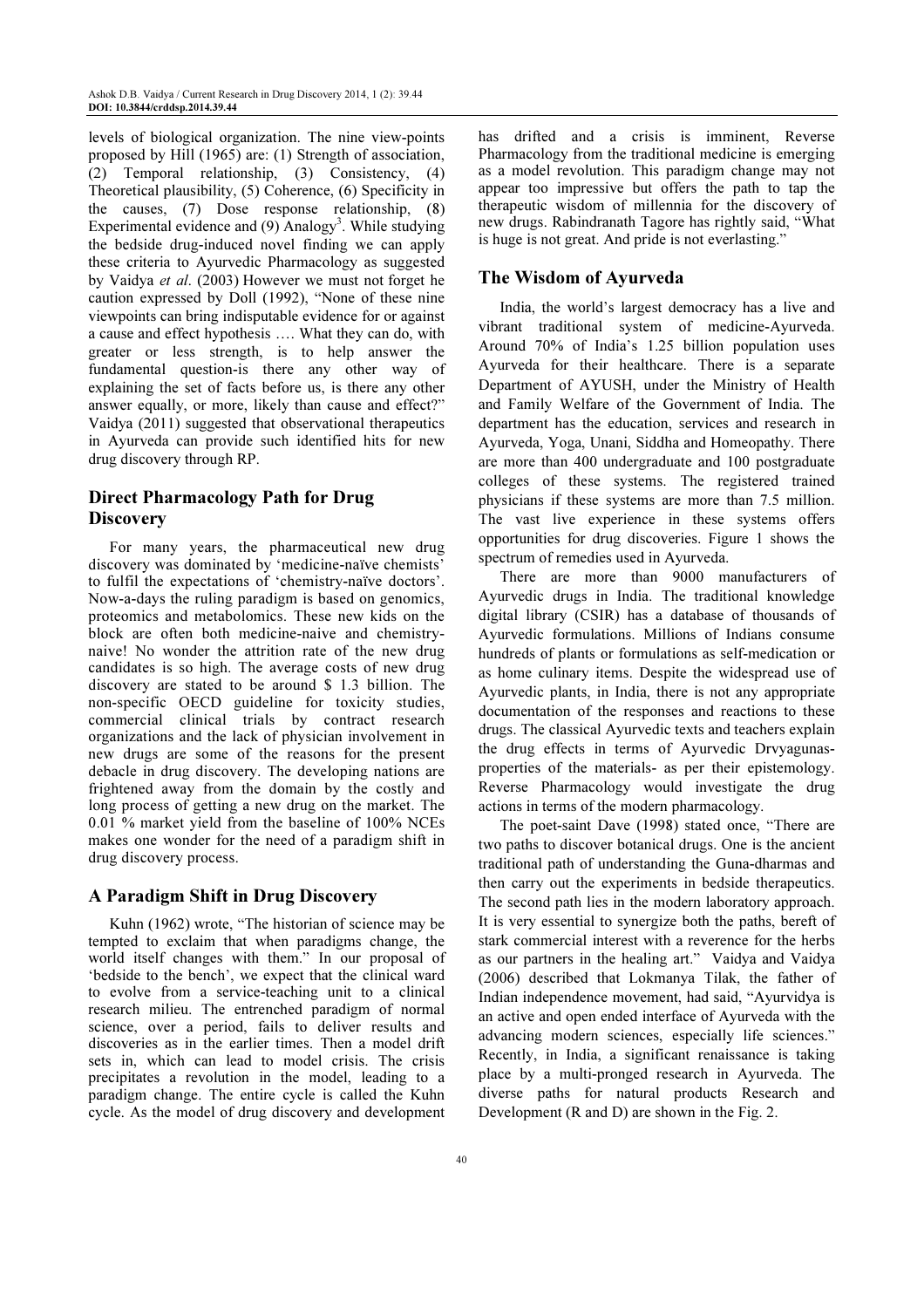# (Sources: Herbal, mineral and animal)

### Dietary substrates: Foods and pathyas

## Dietary supplements: Simple herbals and ayurceuticals

#### Drugs: Complex herbals, herbo-minerals and bhasmas

Fig. 1. Spectrum of ayurvedic remedies



Fig. 2. R and D paths for natural products

#### Reverse Pharmacology

The definition of reverse pharmacology is as follows. Reverse Pharmacology (RP is the science of integrating bedside documented experiential hits into leads by trans-disciplinary exploratory studies (in vitro and in vivo) and to further develop these leads into drug candidates by state-of-the art experimental and clinical research. The scope of RP is to understand the mechanism of action at multiple levels of biological organization and to optimize safety, efficacy and acceptability of the leads from natural products, based on relevant science. The phytoactive compounds can serve as chemical scaffolds for novel medicinal chemistry. There are three major domains of RP; (1) the experiential domain covers literature search, Ayurvedic Pharmacoepidemiology and well-defined modest observational therapeutic studies with objective targets of response, (2) the exploratory animal studies cover indication-relevant in vivo and in vitro studies for

drugs. The approach can be cost-effective and fructify the leads from natural products. Reverse pharmacology can be a bridge for translational medicine from the traditional medicine to clinical practice. Such an effort would make healthcare delivery locally relevant and may lead to global discoveries in natural products. But it is essential that we develop multidisciplinary Ra nd D teamwork and infrastructure for reverse pharmacology. T he experts needed for RP are from Ayurveda, clinical<br>pharmacology, clinical speciality, biomedical pharmacology, clinical speciality, statistics, phytochemistry, pharmaceutics,

efficacy and safety and human pharmacology and phase 2 studies for dose-finding, (3) the experimental domain involves well-planned experimental and clinical investigation at different levels of biological organization, extended clinical trials and sub-acute safety studies in two animal species. RP has emerged as a trans-disciplinary approach to pursue bedside observations back to the laboratory bench for new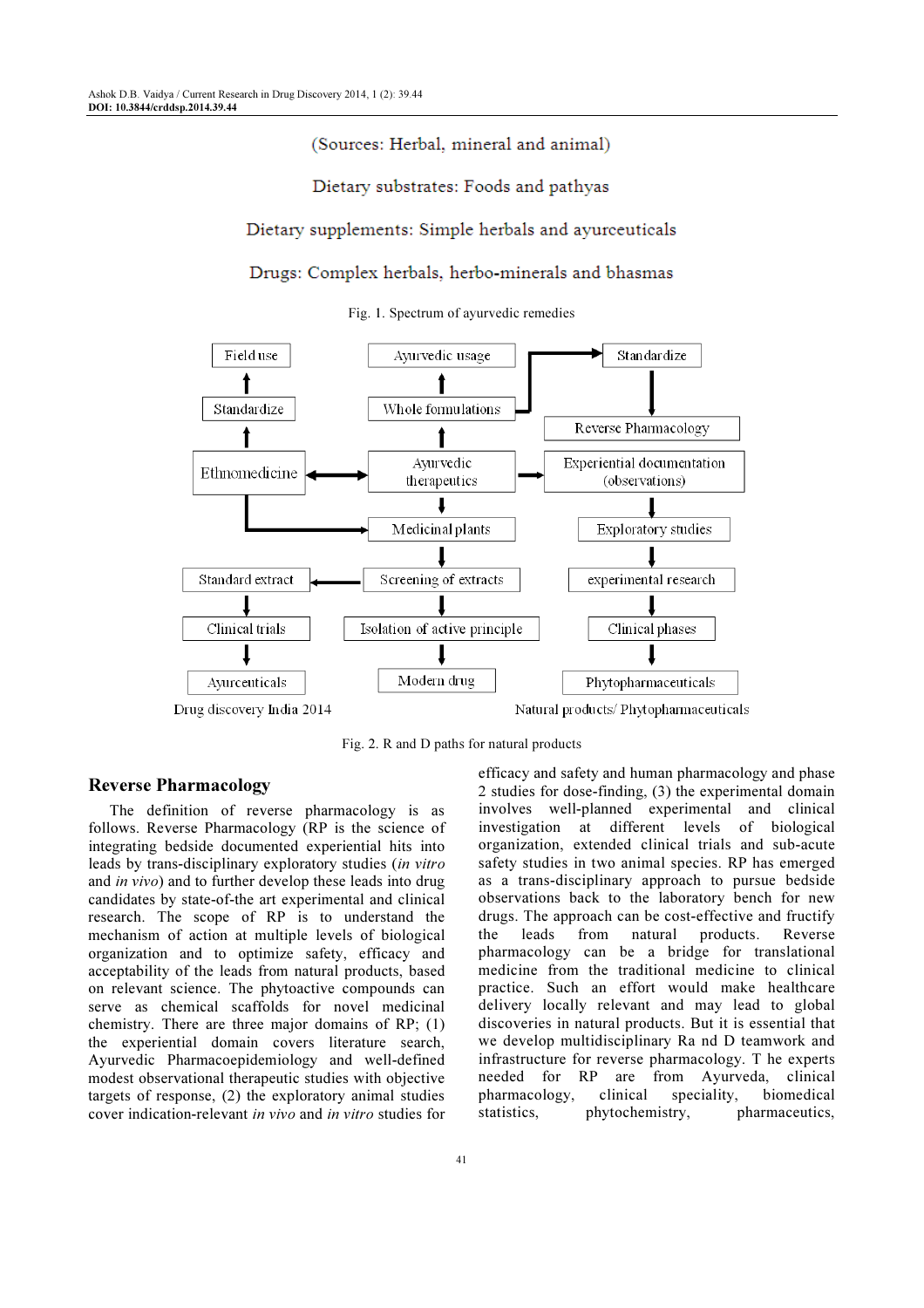experimental pharmacology, toxicology and molecular biology. Such a team is often hard to come by at any one institute. That was the reason that CSIR-NMITLI programme involved several institutes, industries and government laboratories in a nationwide R and D network. Table 1 shows the targets and indications taken up by CSIR-NMTLI. Several drug candidates have emerged with the programme.

## Reverse Pharmacology: Global Impact

I was invited by M4 of NIH to make a presentation on the RP of anti-malarial Ayurvedic plants. Merlin Wilcox was also present in the audience. Willcox et al. (2007), later, worked on Argemone Mexicana as an anti-malarial phytomedicine by using a 'reverse pharmacology' approach. Wilcox stated, "This example of 'reverse pharmacology' shows that a standardized phytomedicine can be developed faster and more cheaply than conventional drugs." The plant has been used in India and Africa in the traditional system of medicine and as folklore respectively. Benzylisoquinoline alkaloids-berberine, sangunarine and jatrorrhizine-are the active phytomolecules. Talwalkar et al. (2005) have used berberine to fluoresce the intra-erythrocytic malarial parasite.

Young-Joon (2011) from South Korea wrote an advocacy article on Reverse Pharmacology. Aggarwal et al. (2011) wrote an extensive review on novel antiinflammatory agents from Ayurveda, emphasizing the Reverse Pharmacology approach. He has listed 175 Ayurvedic plants and has provided 922 references. He stated, "We found that Ayurveda, a science of long life, almost 6000 years old, can serve as a "goldmine" for novel anti-inflammatory agents used for centuries to treat chronic diseases."

Patwardhan and Mashelkar (2009), while discussing the traditional medicine-inspired approaches to drug discovery from Ayurveda, elaborated on Reverse Pharmacology and Systems Biology<sup>15</sup> Recently on July 7 to 14, 2014, a conference was organized at Chicago on natural products-A celebration and resurrection with Reverse Pharmacology, where Mukund Chorghade and Ashwin Raut stressed , "Standardized botanical products can be explored on a fast track basis using innovative

approaches such as reverse pharmacology, systems biology and Information Technology."

The Maharashtra University of Health Sciences has initiated a postdoctoral fellowship training programme and diploma course in Reverse Pharmacology. This is the first such academic undertaking in the world. The Indian Council of Medical Research awarded the Advanced Centre of Reverse Pharmacology to our Kasturba Health Society. The centre has conducted RP studies in diabetes, arthritis, hepatitis, malaria and cancer. Several hits, leads and drug candidates have emerged for further research and development.

#### Success Stories of Medicinal Plants

There has been several success stories of drugs developed from medicinal plants prior to the proposed organized approach of RP. But the history makes it obvious how much opportunity loss occurred because of the time lag between the traditional use and the modern drug. The glaring examples are Artemisia, Cinchona and Ephedra etc. Sometimes the prevalent prejudice, cultural arrogance or ignorance prevented any attention to the systems alien to one's world-views. The other factor was the non-inclusion of the knowledge and traditions of other nations into the organized libraries and data bases.

Rauwolfia serpentina was demonstrated as an antihypertensive drug clinically as well as experimentally by Sen and Bose (1931) at Kolkatta. But the world did not take any notice of it until my teacher Vakil (1949) published a paper in the British Heart Journal. The clinical side effects of R serpentina were meticulously reported by Sen Viz. depression, Parkinsonism and gynecomastia etc. As Kuhn has said, "Discovery commences with the awareness of anomaly, i.e., with the recognition that nature has somehow violated the paradigm-induced expectations that govern normal science.' The watershed in new drugs for depression, Parkinson's disease and galactorheea emerged several decades later from 'the anomalies' observed by Sen. Many more plants which show clinical effects need to be pursued systematically and in a time bound manner by RP.

There are interesting clinical effects of Ayurvedic drugs which have been studied in details. Table 2 lists some of the selected Ayurvedic plants and their relevant effects.

|  | Table 1. Csir-nmitli Projects (2002-07) |  |  |
|--|-----------------------------------------|--|--|
|--|-----------------------------------------|--|--|

| Diabetes mellitus       | <b>Hepatitis</b> | Arthritis            |
|-------------------------|------------------|----------------------|
| Insulin resistance      | Cytoprotective   | Analgesic            |
| Dyslipidaemia           | Hydrocholeretic  | Anti-inflammatory    |
| Cataract                | Anti-fibrotic    | Chondro-protective   |
| Reduced glycation       | Immuno-modulator | Reduce TNF- $\alpha$ |
| Endothelial dysfunction | <b>Steatosis</b> | Sarcopenia           |
| Angiogenesis            | Antiviral        | Disease modifying    |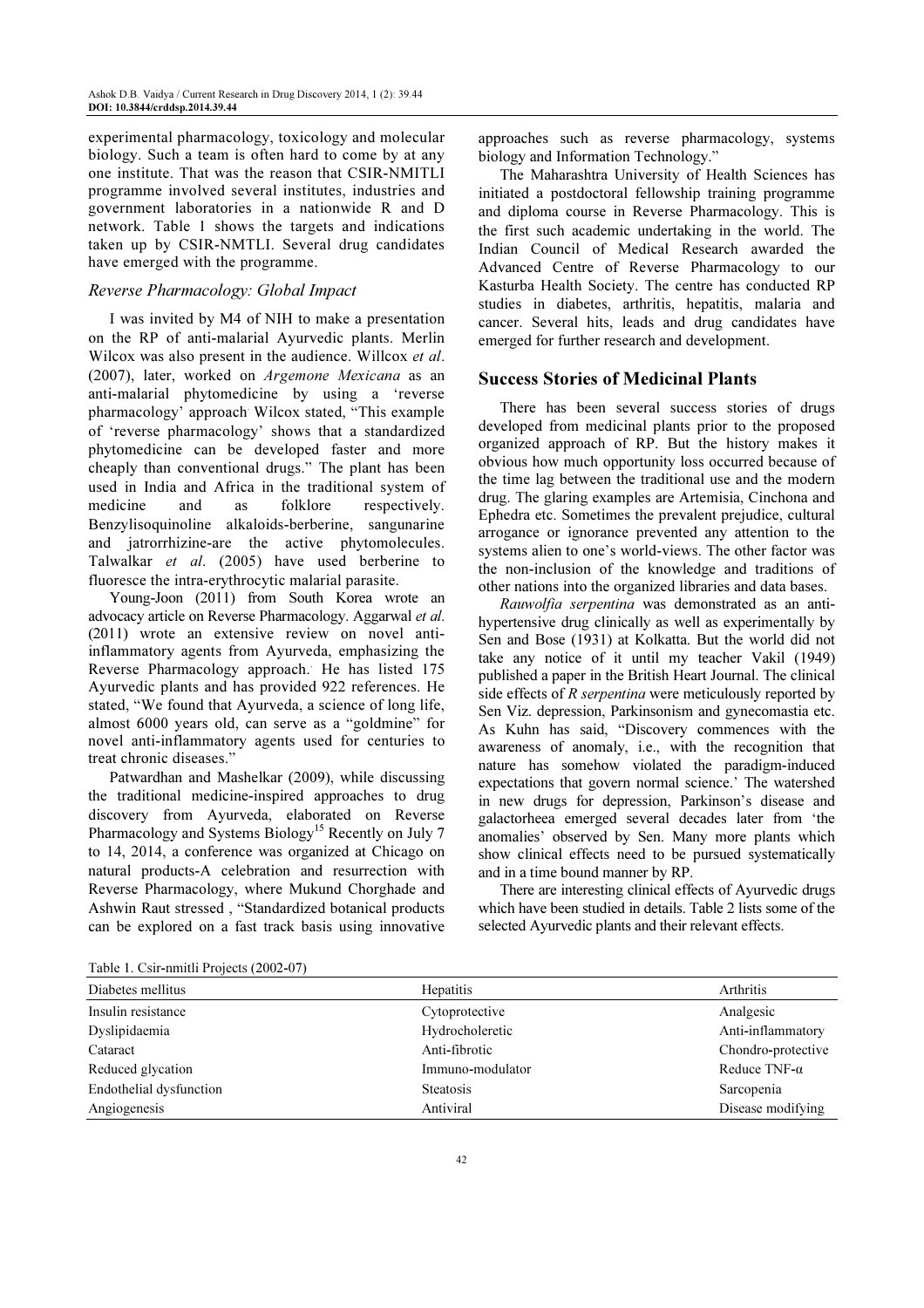| Table 2. Reverse pharmacology of Ayurveuld plants |                  |                           |  |  |  |
|---------------------------------------------------|------------------|---------------------------|--|--|--|
| Usage                                             | Mechanism        | Reference                 |  |  |  |
| Strength giving                                   | Muscle force     | Raut <i>et al.</i> (2012) |  |  |  |
| Fever                                             | Anti-plasmodial  | Karnik et al. (2008)      |  |  |  |
| Infections                                        | Hepatoprotective | Rege <i>et al.</i> (1984) |  |  |  |
| Fertility-enhancing                               | L-dopa           | Vaidya et al. (1978)      |  |  |  |
| Liver tonic                                       | Anti-viral       | Thyagarajan et al. (1998) |  |  |  |
|                                                   |                  |                           |  |  |  |

# $T_{\rm c}$  1.1.  $\Delta$ ,  $\mathbf{D}_{\rm c}$  are verse pharmacology of  $\mathbf{D}_{\rm c}$  are  $\mathbf{D}_{\rm c}$  plants

## Reverse Pharmacology of Drugs with New Indications

Bedside observations on the established drugs may also have novel responses to consider. The path of RP can be applied effectively to the studies on the new indications for old drugs. The tragedy with thalidomideinduced phocomelia had alarmed the world and led to stringent regulatory requirements. But the discovery of a safe use of the optical isomer in multiple myeloma has been a great advance. Several such examples are known in the medical literature: Botulinum toxin for spasmodic torticolis, Hydroxyurea for the induction of fetal haemoglobin, aspirin for platelet aggregation inhibition and vitamin  $K_{2-7}$  for muscle cramps. The constant vigilance at the bedside may offer many more such opportunities for the enlargement of indications of known drugs. The stigma attached to use of known drugs for unauthorized indications can be overcome in a fast track by the application of RP to the problem.

#### Future Scope and Conclusions

The current paradigm of drug discovery is shaken by the failure rates of the drug candidates at different stages of development. The longstanding traditional wisdom of Ayurveda can be explored for drug discovery and development. The experiential data can be explored further by relevant in vivo and in vitro experiments. This trans-disciplinary approach of Reverse Pharmacology has sizeable scope for new natural drugs and their derivatives. Efforts in this direction are already showing promise. The trans-discipline of RP needs a regulatory recognition and support for its development. We have to relook at the novel human biodynamic effects and pursue these for their therapeutic potential. Asia-Africa can offer RP for a better integrated health-care.

### Author's Contributions

All authors equally contributed in this work.

#### Ethics

This article is original and contains unpublished material. The corresponding author confirms that all of the other authors have read and approved the manuscript and no ethical issues involved.

#### References

- Aggarwal, B., S. Prasad, S. Reuter, R. Kannappan and V. Yadev et al., 2011. Identification of novel antiinflammatory agents from Ayurvedic medicine for prevention of chronic diseases: "Reverse pharmacology" and "bedside to bench" approach. Curr. Drug Targets., 12: 1595-1653. PMID: 2156142
- Dave, M., 1998. Personal Communication.
- Doll, R., 1992. Sir Austin Bradford hill and the progress of medical science. Brit. Med. J., 305: 1521-1526. PMID: 1286370
- Gilbert, S., 1993. Sir Austin Bradford Hill. Statis. Med. 12: 795-808.
- Hill, B.A., 1965. The environment and disease: Association or causation? Proc. Roy. Soc. Med., 58: 295-300. PMID: 1898525
- Karnik, S.R., P. Tathed, D. Antarkar, C. Godse and R. Vaidya et al., 2008. Antimalarial activity and clinical safety of traditionally used Nyctanthes arbor-tristis linn. Ind. J. Trad. Know., 7: 330-334.
- Kuhn, T.S., 1962. The Structure of Scientific Revolutions. 1st Edn., University of Chicago Press, Chicago, USA, ISBN-10: 0226458040, pp: 172.
- Patwardhan, B. and R. Mashelkar, 2009. Traditional medicine-inspired approaches to drug discovery: Can Ayurveda show the way forward? Drug Disc. Today, 14: 804-811. DOI: 10.1016/j.drudis.2009.05.009
- Raut, A.A., N. Rege, F. Tadvi, P. Solanki and K. Kene et al., 2012. Exploratory study to evaluate tolerability, safety and activity of Ashwagandha (Withania somnifera) in healthy volunteers. J. Ayur. Integ. Med., 3: 111-114. DOI: 10.4103/0975-9476
- Rege, N.N., S. Dahanukar and S. Karandikar, 1984. Hepatoprotective effects of Tinospora cordifolia against carbon tetrachloride induced liver damage. Ind. Drugs, 21: 544-580.
- Sen, G. and K. Bose, 1931. Rauwolfia serpentina, a new Indian drug for insanity and high blood pressure. Ind. Med. Wld., 2: 194.
- Talwalkar, S., A. Vaidya, C. Godse, A. Vaidya and R. Vaidya. 2005. Plasmodium dna fluoresces with berberine a novel approach for diagnosis of malarial parasites. Am. J. Clin. Pathol., 124: 408-412. DOI: 10.1309/CG7037YYPBUBV703